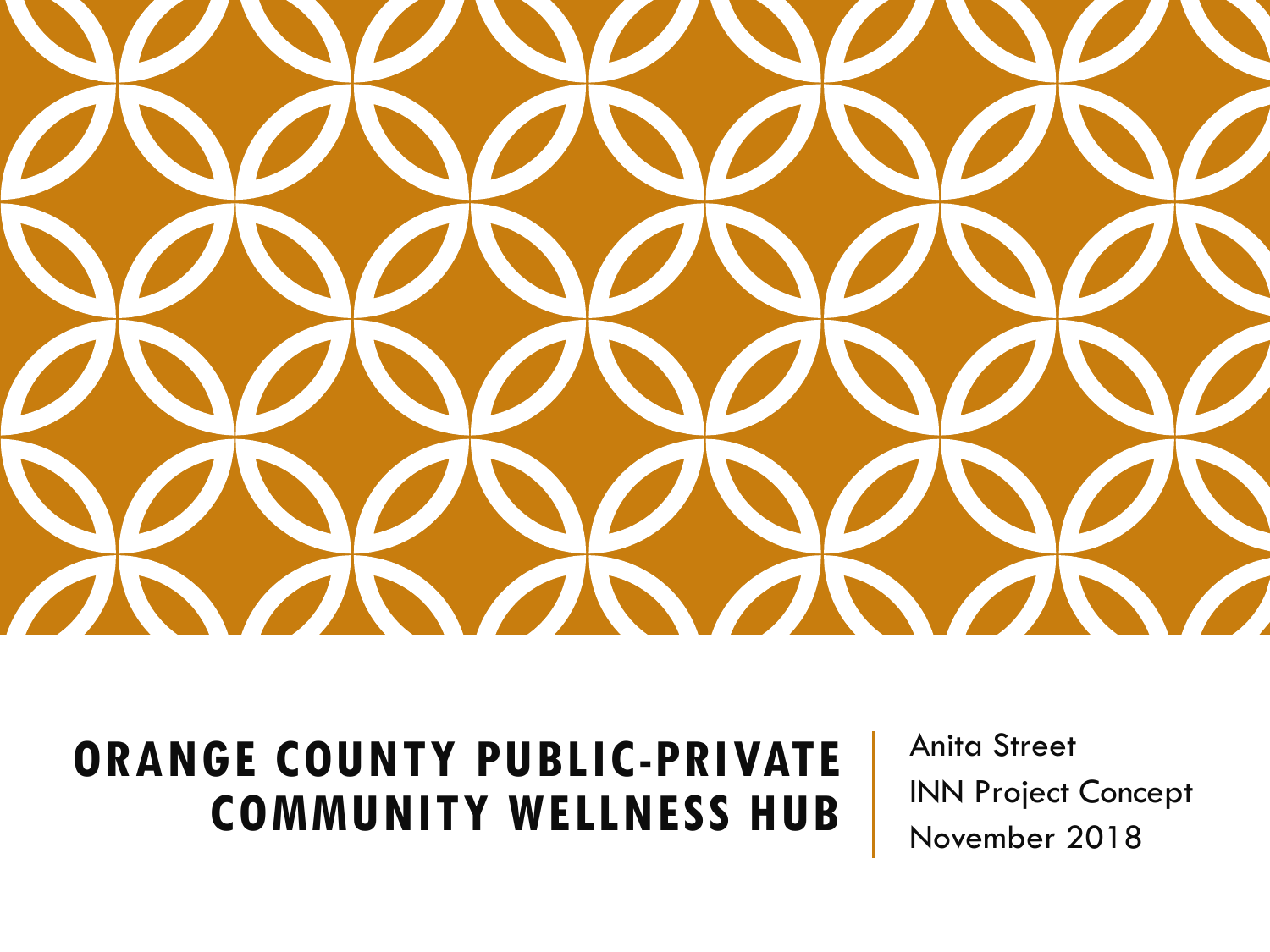## **COMMUNITY IN ACTION**

- Families across Orange County are suffering in the face of increasing mental health and substance use disorders. For many families, these challenges have become devastating catastrophes.
- $\cdot$  265 Anita in the city of Orange is the first manifestation of systems change in Orange County.
- **<sup>◆</sup> 265** Anita is a best-in-class regional treatment and wellness hub. It is a symbol of the strength and possibilities created when public and private partners strive together.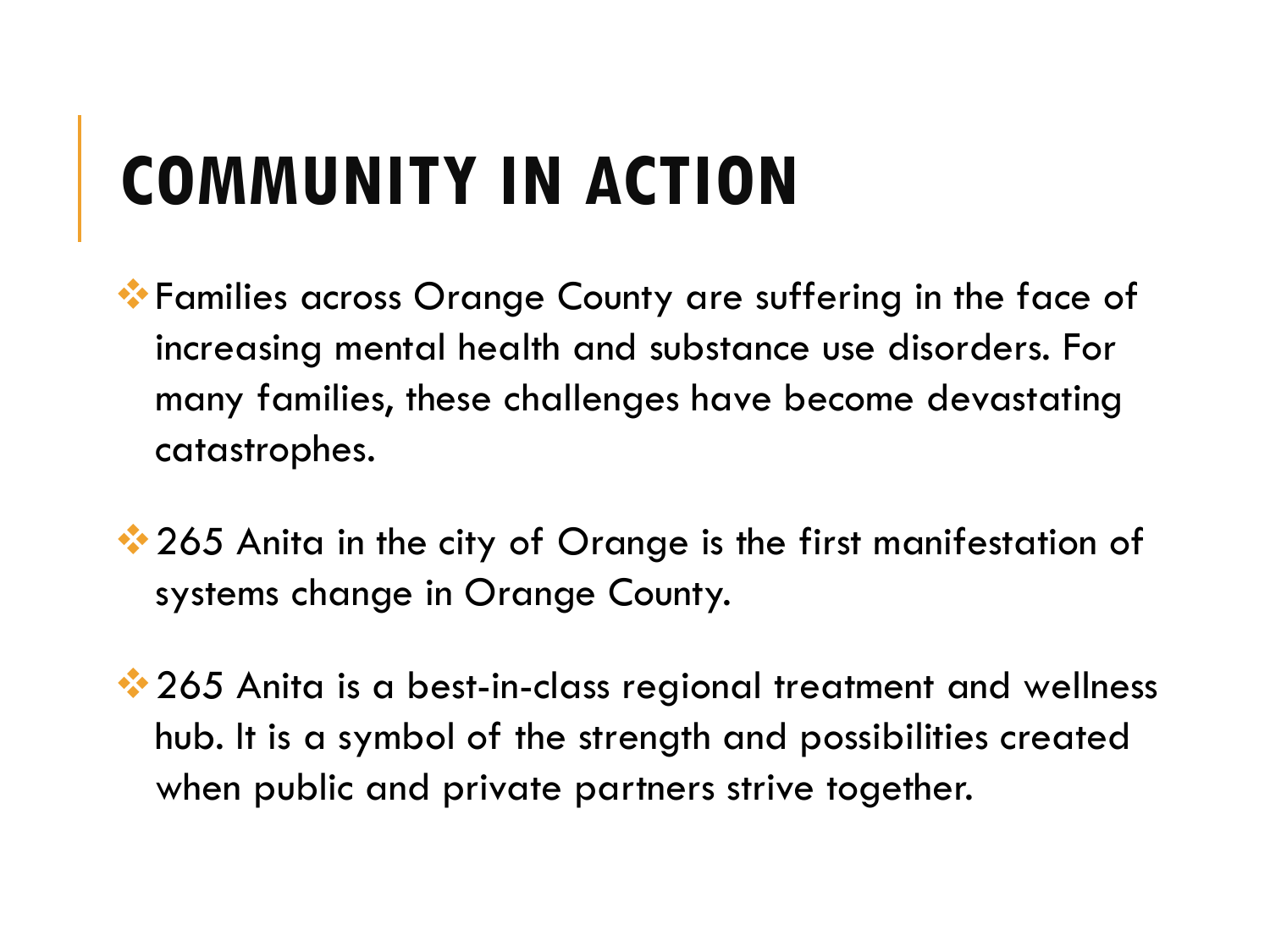## **STAKEHOLDERS' IDENTIFIED NEEDS**

- Anita Street Wellness Hub (i.e., co-located services), is the result of County strategic and community planning discussions that began in 2016
- **\*\*** Funds were first approved as part of MHSA Annual Plan Update for FY 2018/19
	- CSS transfer to CF for renovation/construction of site
	- Services **initially** to be funded through MHSA, MediCal, Drug MediCal, SAPT
- Additional goals/elements were further developed through needs identified by participants in:
	- BHS Community Engagement Meetings (Summer 2018)
	- PEI Community Planning Meetings (August Sept 2018)
	- Be Well Summit and Meetings (beginning July 2018)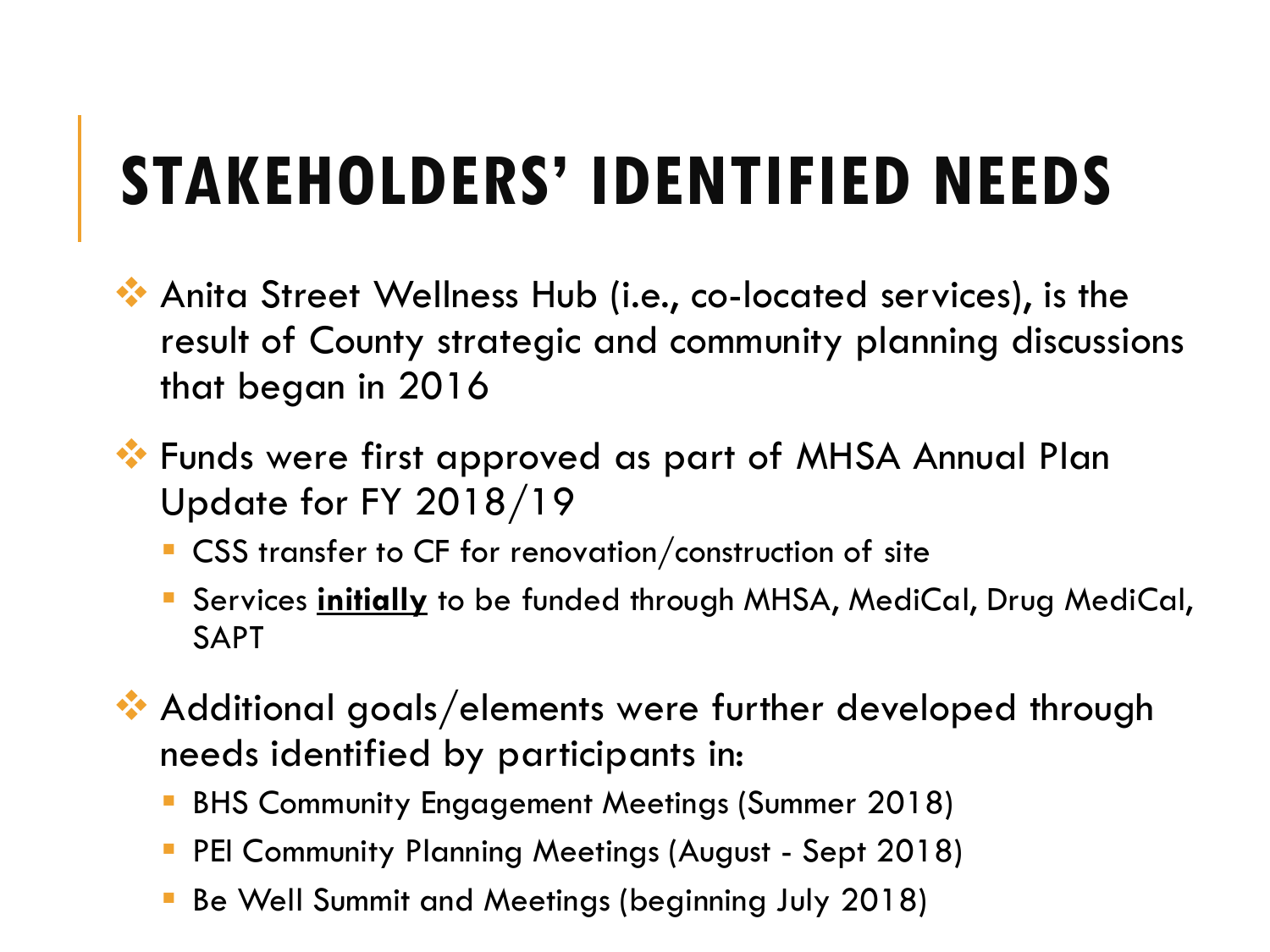## **NEEDS ADDRESSED BY WELLNESS HUBS**

 $\bullet\bullet$  Different locations across county with services tailored to meet needs of surrounding community

### $\cdot$  **Wellness Hubs would:**

- Increase access to behavioral health urgent care
- Encourage and promote community partnerships and collaboration in the formation of Crisis Stabilization Units
- **Provide co-located services to promote crisis stabilization and sustained** behavioral health recovery
- Expand the role of peers in behavioral health in urgent care settings
- Provide case management, resource referrals and family supports
- Leverage technology to increase access to services and support
- Map behavioral health assets
- Establish/track data metrics to monitor program effectiveness
- Align client need to appropriate level of care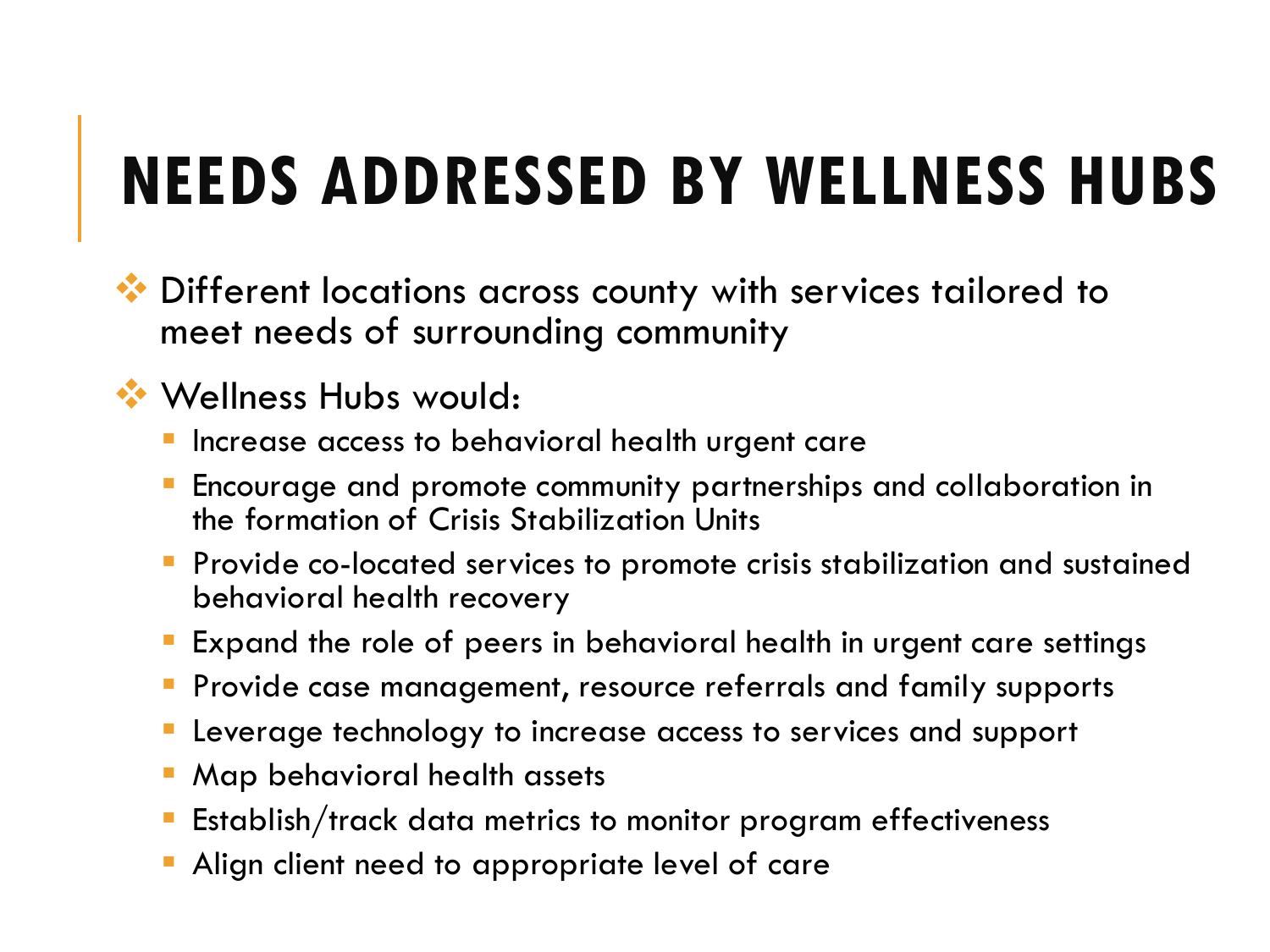### **ANITA STREET OVERVIEW**

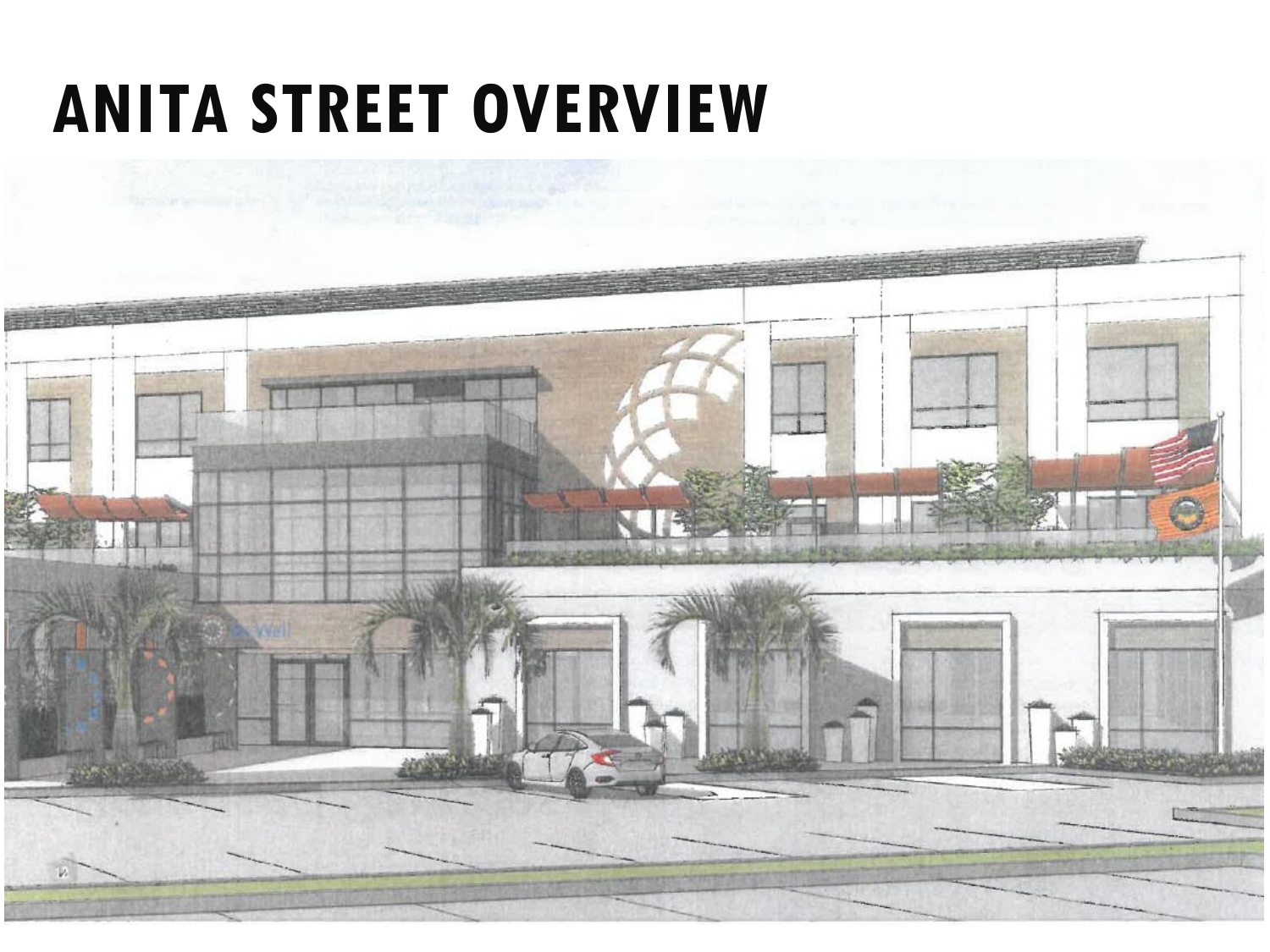## **COMMUNITY NEED**

#### **OC Emergency Department Volume, 2016, OSHPD**

| <b>DIAGNOSES</b>                                          |                                     |  | <b>TOTAL OC</b><br><b>Market</b> | <b>5 Mile Radius</b><br>of 265 Anita | $\sqrt{2}$ of Total                  |
|-----------------------------------------------------------|-------------------------------------|--|----------------------------------|--------------------------------------|--------------------------------------|
| <b>Alcohol-related disorders</b>                          |                                     |  | 10,645                           | 2,773                                | $26.1\%$                             |
| <b>Substance-related disorders</b>                        |                                     |  | 6,388                            | 1,984                                | $31.1\%$                             |
| <b>Mood disorders</b>                                     |                                     |  | 5,695                            | 1,890                                | $33.2\%$                             |
| Suicide and intentional self-inflicted injury             |                                     |  | 4,498                            | 1,306                                | 29.0%                                |
| Schizophrenia and other psychotic disorders               |                                     |  | 4,067                            | 1,477                                | 36.3%                                |
| Delirium dementia, amnestic, other cognitive disorders    |                                     |  | 960                              | 285                                  | $29.7\%$                             |
| Miscellaneous mental health disorders                     |                                     |  | 888                              | 322                                  | $36.3\%$                             |
| Attention-deficit, conduct, disruptive behavior disorders |                                     |  | 484                              | 174                                  | 35.9%                                |
| Screening / Hx of mental health substance abuse codes     |                                     |  | 252                              | 66                                   | $26.4\%$                             |
| <b>Personality disorders</b>                              |                                     |  | 105                              | 41                                   | $39.0\%$                             |
|                                                           | <b>Totals:</b>                      |  | 34,024                           | 10,336                               | $30.4\%$                             |
| <b>Payer Mix</b>                                          | <b>5 Mile Radius</b><br>Payer Mix % |  | <b>Total OC Market</b>           |                                      | <b>5 Mile Radius of</b><br>265 Anita |
| <b>Medi-Cal</b>                                           | 52.9%                               |  | 15,441                           | 5,463                                |                                      |
| <b>Commercial</b>                                         | 23.0%                               |  | 10,772                           | 2,379                                |                                      |
| <b>Self Pay</b>                                           | 11.4%                               |  | 3,823                            | 1,176                                |                                      |
| <b>Medicare</b>                                           | 11.3%                               |  | 3,464                            |                                      | 1,172                                |
| <b>Other</b>                                              | 1.4%                                |  | 525                              |                                      | 147                                  |
| <b>Totals:</b>                                            | 100.0%                              |  | 34,024                           |                                      | 10,336                               |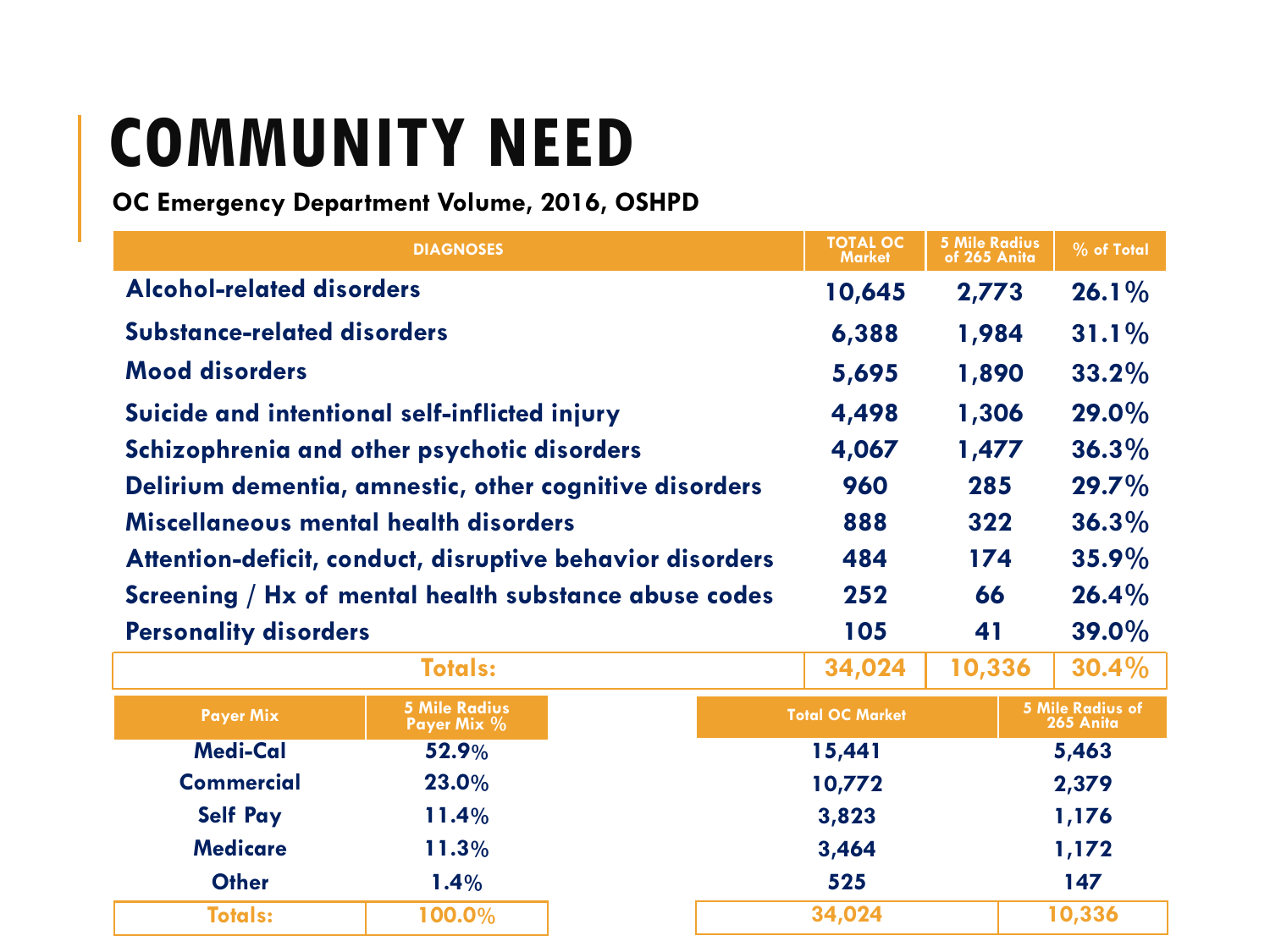## **ANITA STREET WELLNESS HUB**

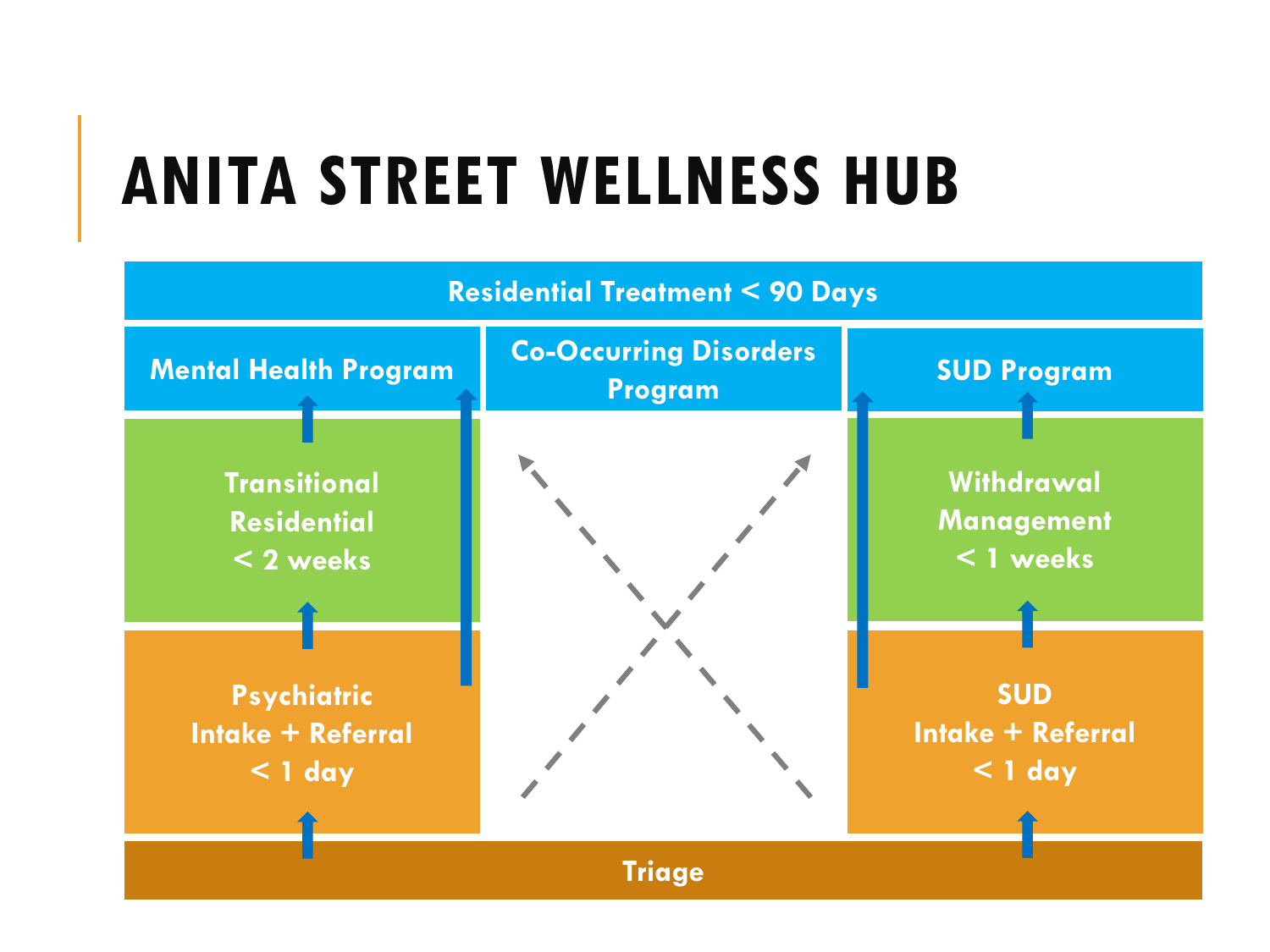### **ANITA STREET INNOVATION CONCEPT**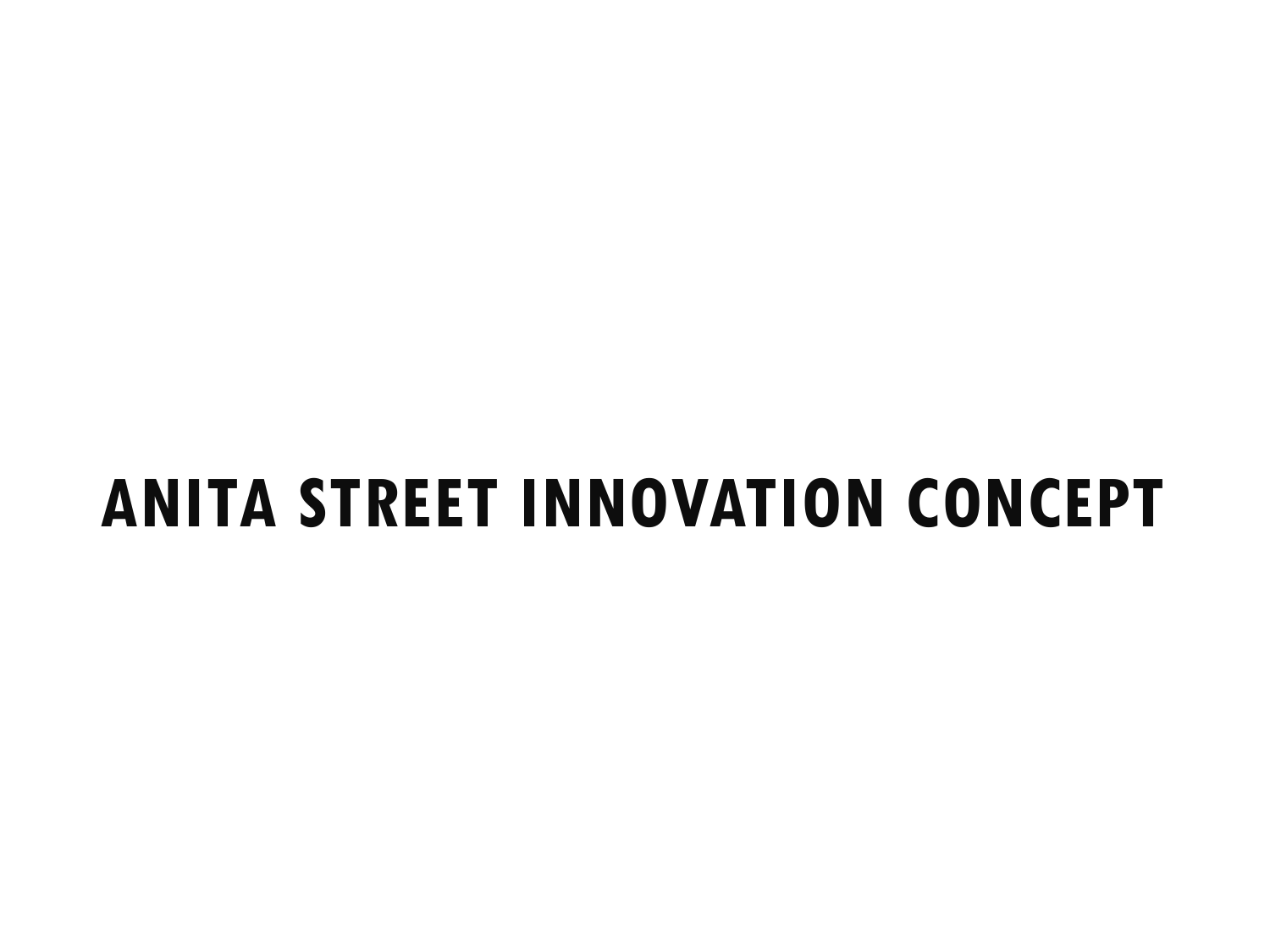# **ANITA STREET INN CONCEPT**

- **\*\*** Introduce a new approach to improve the overall mental health system by:
	- Employing a collective impact model with strategies, approaches and outcomes aligned across sectors/agencies
	- Pooling fiscal resources across sectors:
		- **E** County Public Mental Health
		- CalOptima
		- **Hospital Community Benefit**

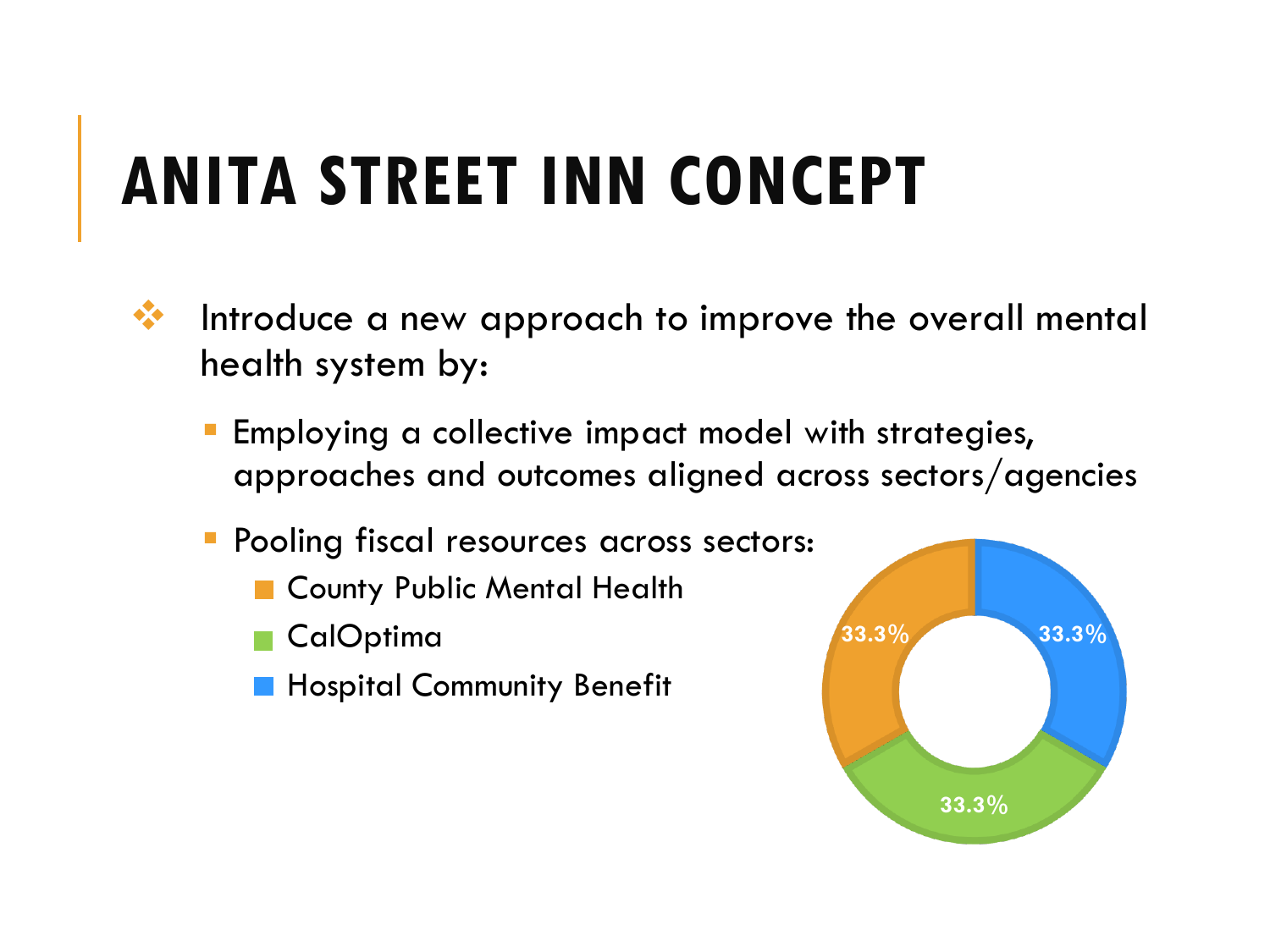# **3 INTER-DEPENDENT INN PROJECTS**

*How do we leverage behavioral health dollars across sectors to serve an entire community effectively and efficiently, regardless of payer source?* 



**Staggered Project Start Dates**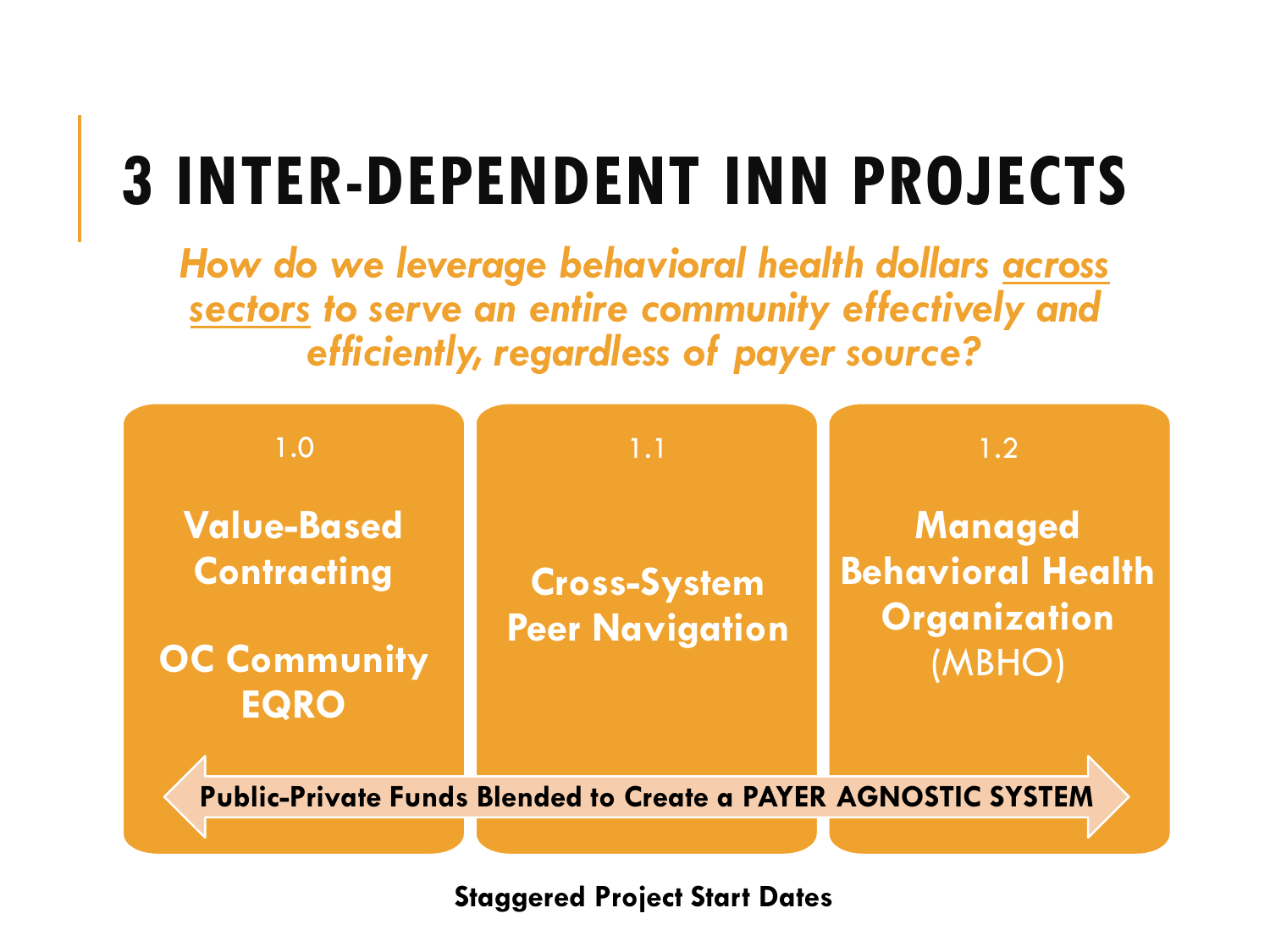# **1.0 VALUE-BASED CONTRACTING & OC COMMUNITY EQRO**

### **Description:**

Value-Based Contracting (VBC)

- Incentivize service quality and improve client outcomes
- Community External Quality Review Organization (EQRO):
	- Monitor performance of programs based on VBC terms

### **Goals:**

- Drive quality across co-located services
- **Create synergy among co-located programs**
- **W** Influence quality and standards across behavioral healthcare systems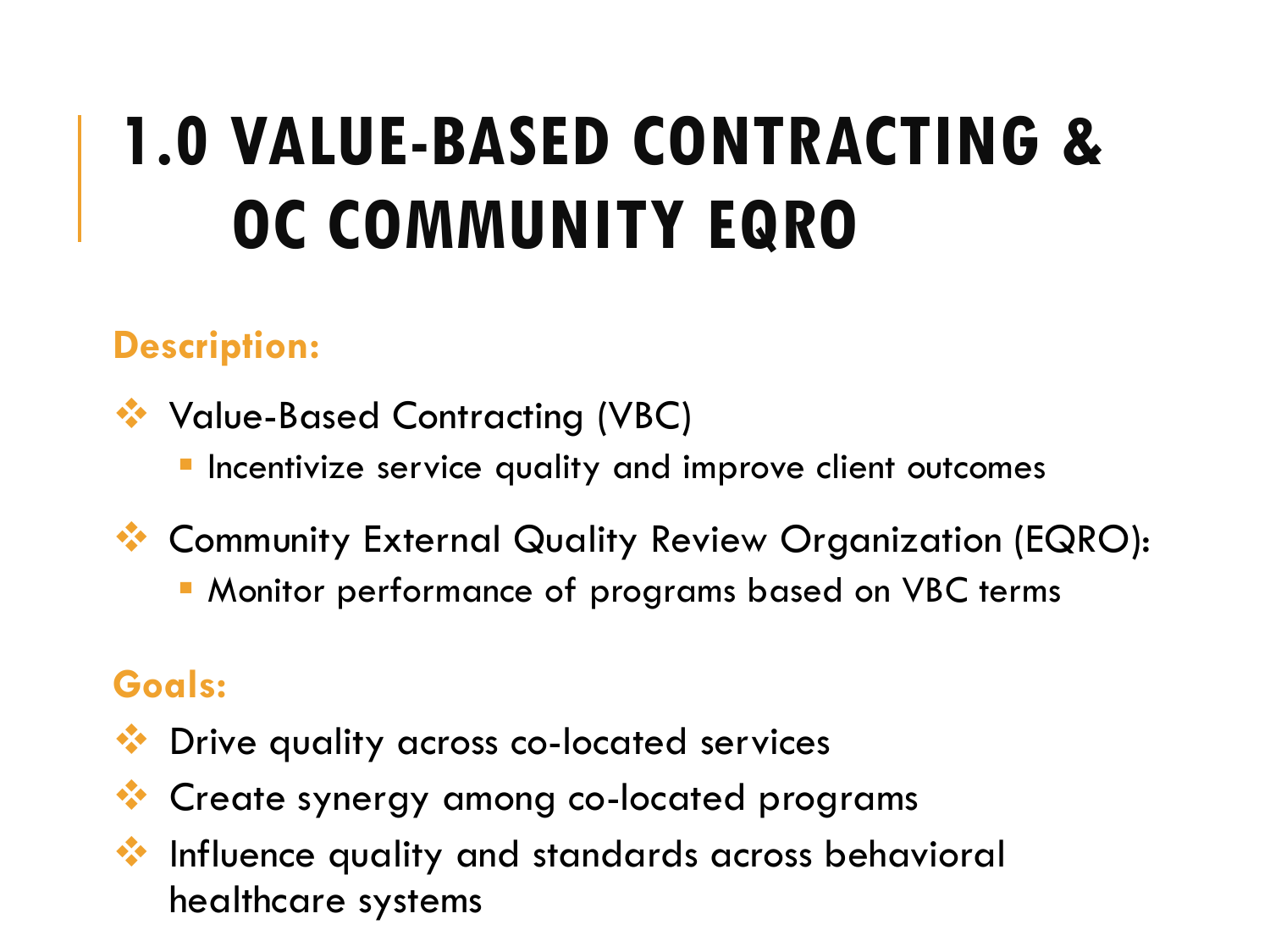# **1.1 CROSS-SYSTEM PEER NAVIGATION**

### **Description:**

- $\bullet\bullet$  Offer 24/7 navigation assistance to clients by persons with lived experience, including parent partners:
	- **Ombudspeers** assist with efficient navigation of *on-campus* services
	- **Community Care Navigators** facilitate linkage to services upon discharge from Anita Street
- $\bullet\bullet$  Create/maintain an online curated resource directory to assist navigation
	- **Providers can update information without having to rely on a webmaster**
	- Clients can opt to complete a social determinants profile to facilitate referral recommendations
	- Clients can post reviews that the EQRO can use to assess service quality

#### **Goals:**

 $\bullet\bullet$  Improve access to appropriate/needed clinical services by facilitating linkages through (1) peer navigation and (2) technology-enhanced matching to services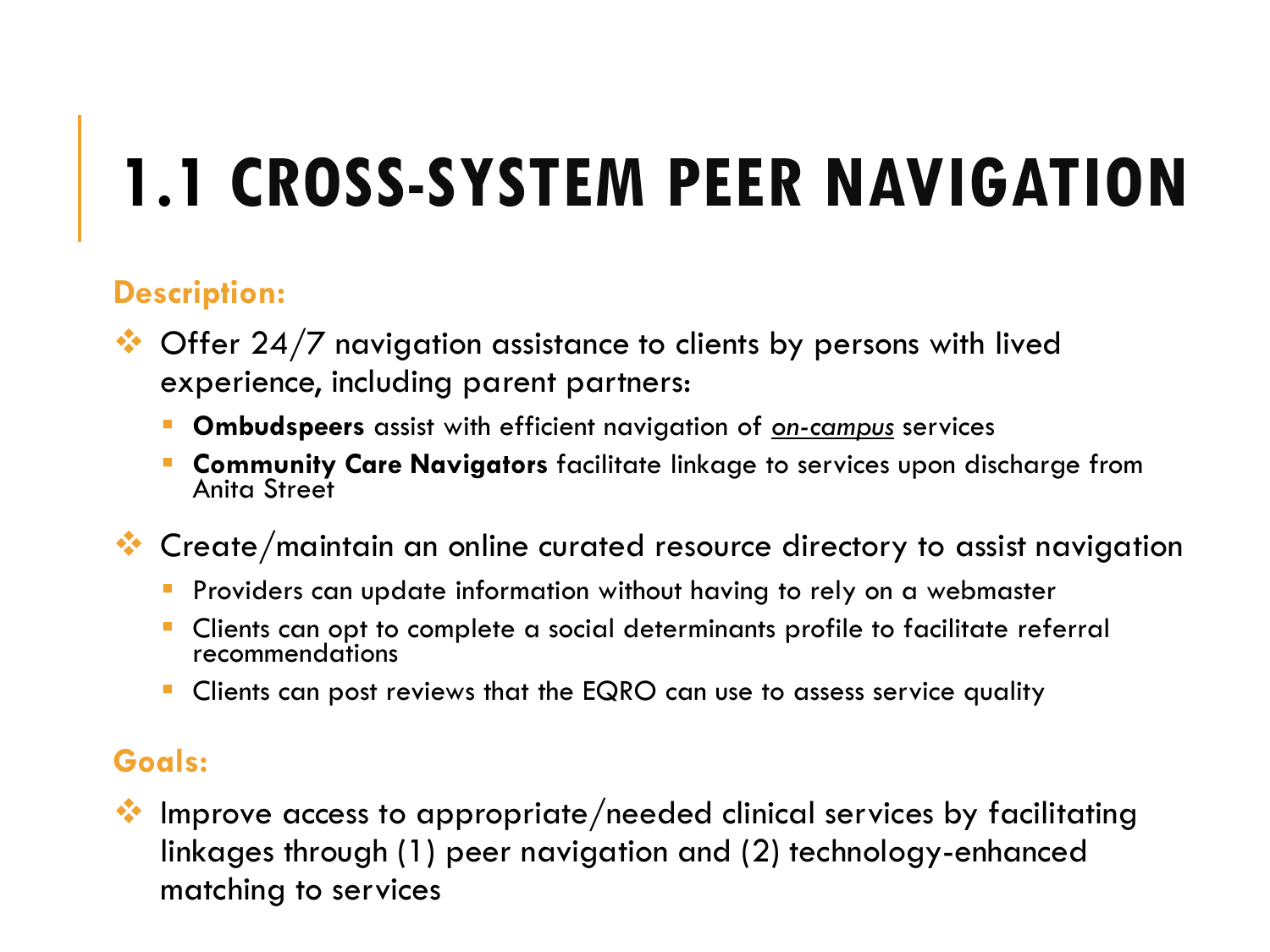# **1.2 MANAGED BH ORGANIZATION**

### **Description:**

- Create a network of behavioral health providers who will serve clients regardless of payer source
- Recruit qualified providers capable of addressing cultural needs currently unmet by existing systems/services
	- e.g., Veterans, ethnic communities, deaf and hard of hearing, LGBTQ, etc.
- **\*** Providers agree to a universal reimbursement rate established with MBHO in coordination with payer sources
- MBHO will credential and verify provider's stated expertise/training

#### **Goals:**

- **Example 20 increase and equalize access by need and not by payer type**
- Improve ability to serve unserved and underserved communities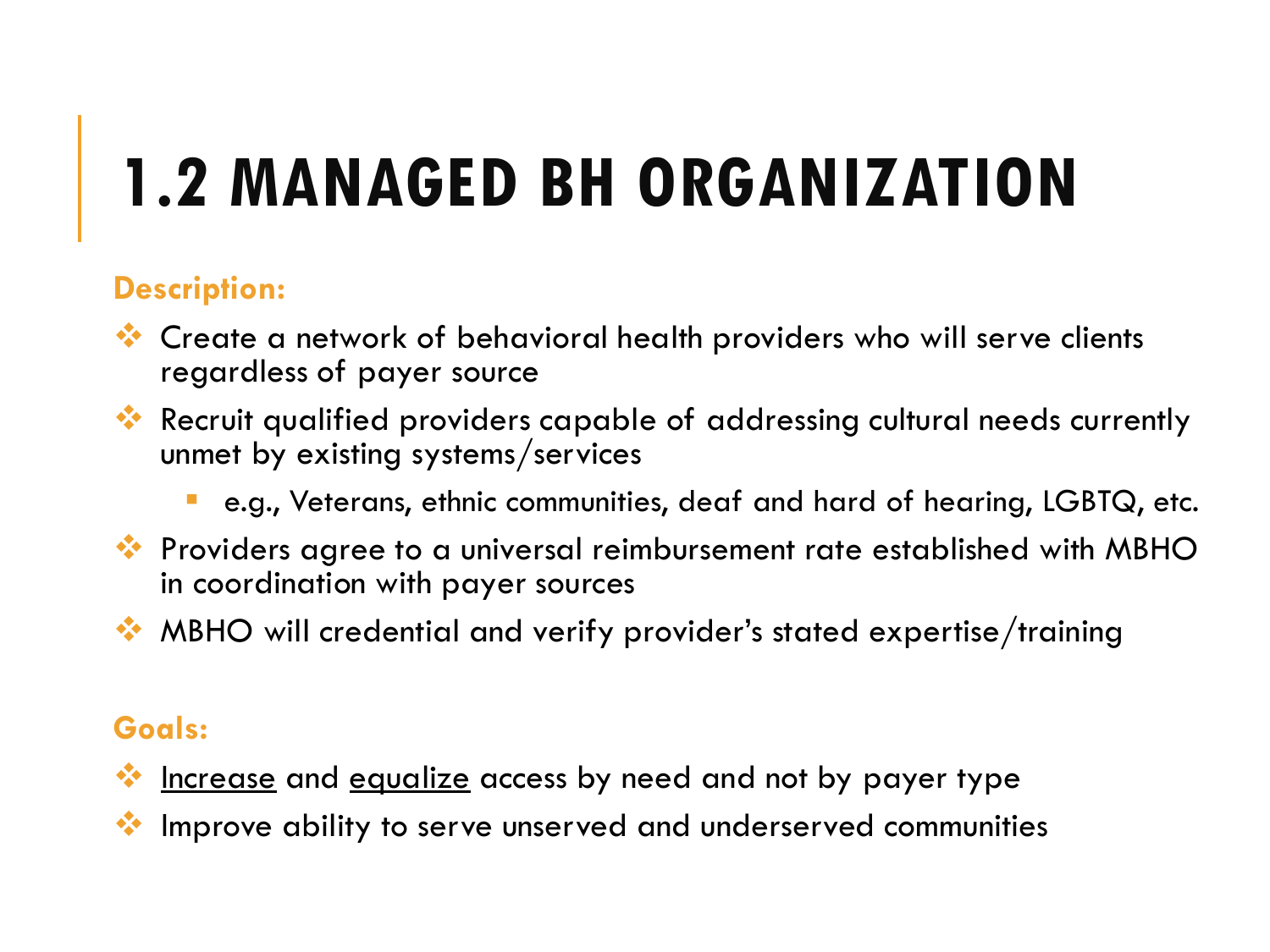### **PROPOSED INN EVALUATION PLAN**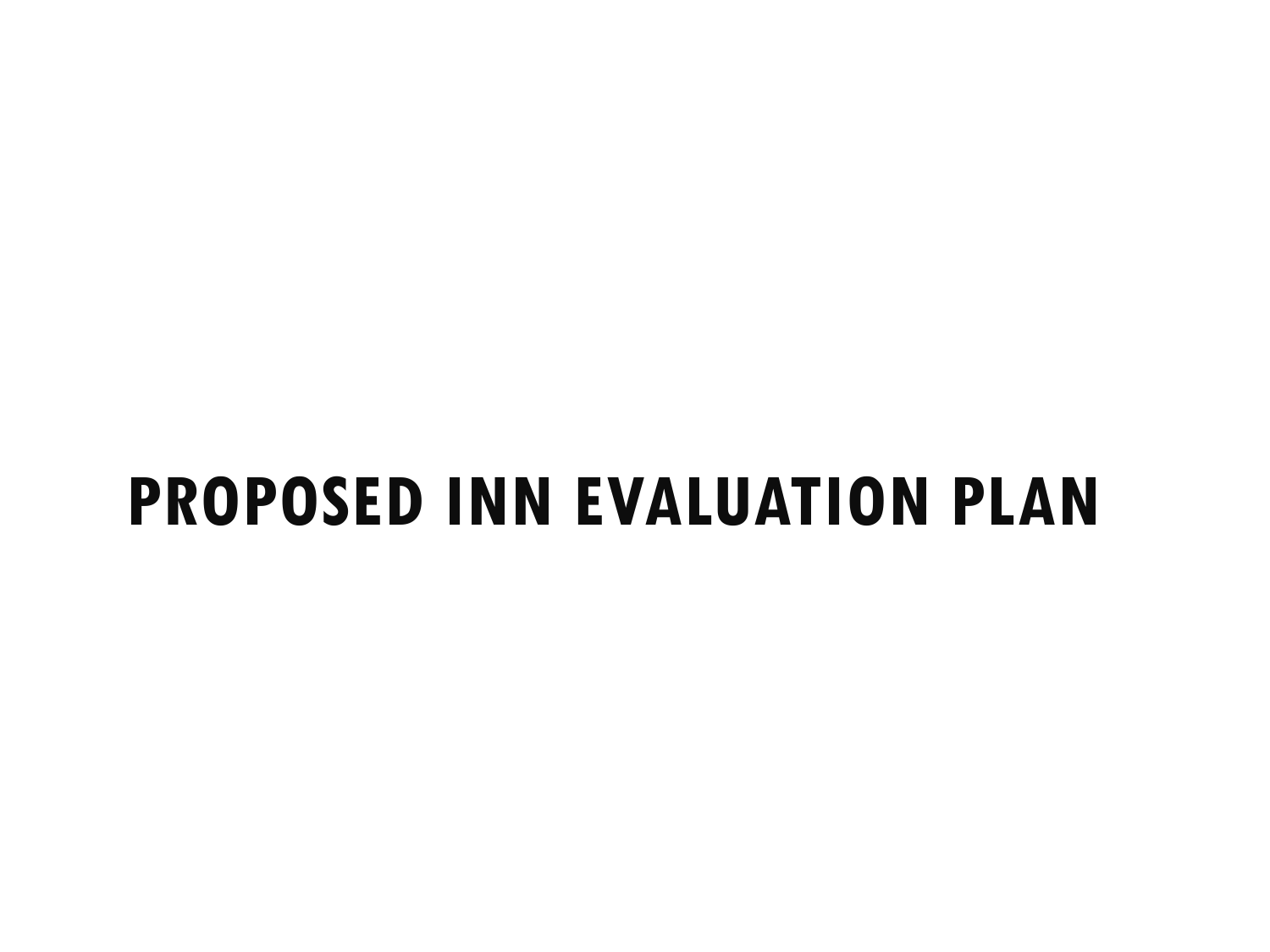### **OVERARCHING LEARNING OBJECTIVES**

- **Improve timely access to services**
- Increase access to services, particularly among un- and underserved communities
- Improved engagement in outpatient behavioral health services
- **W** Improved client outcomes as measured by:
	- decreased ED utilization due to behavioral health crises
	- decreased psychiatric hospitalization episodes and/or length of stay